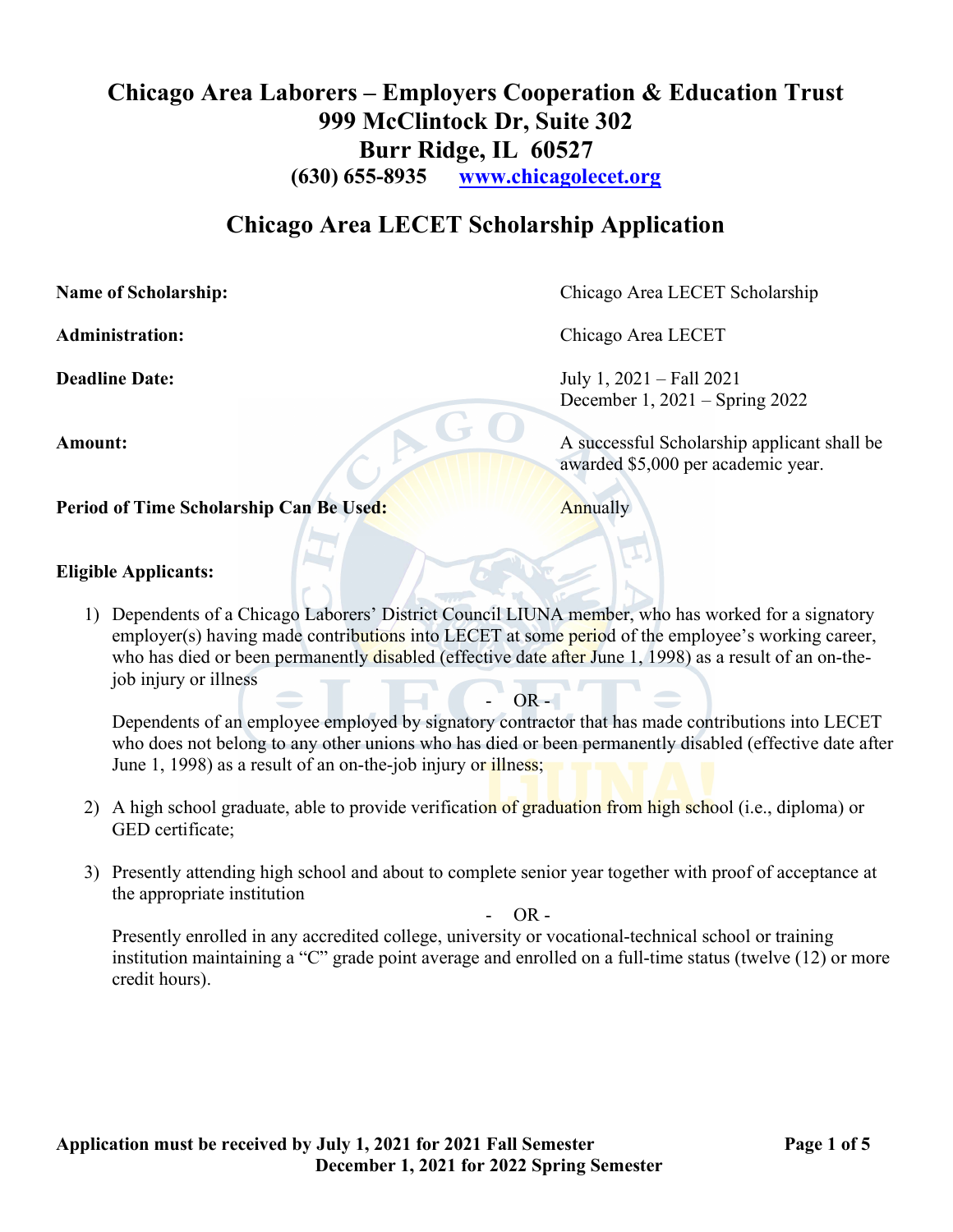### Selection of Applicants:

The selection of applicants is competitive and will be based, among others, on the following:

- 1) Academic standing of student during four years in high school and /or present college, university, or vocational school;
- 2) College entrance exam scores
- 3) Extracurricular activities and leadership qualities
- 4) At least two letters of recommendation from teachers, school administrators, labor, or business leaders.
- 5) A typewritten statement regarding life goals (500 words or less).
- 6) Work history
- 7) Potential interviews
- 8) Any other relevant and pertinent factors the Scholarship Review Committee deems appropriate.

AGO

 It is expressly understood that the Scholarship Review Committee shall adopt guidelines which will serve to assist in the selection of qualified candidates and may revise such guidelines as from time to time as it deems to be appropriate. ALL DECISIONS OF THE REVIEW COMMITTEE ARE FINAL, BINDING, AND NON-APPEALABLE.

#### Choice of Institution:

 Awardee may attend any accredited college, university or vocational school of their own choice in the United States, and may choose any course of study, but must be enrolled in a full-time schedule at college, university or vocational school of attendance, and maintain a full minimum twelve (12) credit hour schedule.

#### Duration of Scholarship Award:

 Scholarship will be awarded for one year only. At the completion of an academic year, a recipient may apply for the renewal of a scholarship for an additional one year period. A copy of the grade report form the previous semester, a college registration receipt for the next semester, and an essay of "What I Did In College" must be submitted to the Scholarship Review Committee in care of Chicago Area LECET. These documents must be sent to Chicago Area LECET's main office in order for a renewed scholarship to be reviewed. Scholarships may be renewed for three consecutive under-graduate years following the academic year for which it was originally awarded, or for any shorter period necessary to attain an under-graduate degree. Scholarships are not applicable toward post-graduate courses. Whether or not a scholarship shall be renewed will be determined by the Scholarship Review Committee on the basis of the applicant's scholastic record and other factors as deemed appropriate by the Scholarship Review Committee.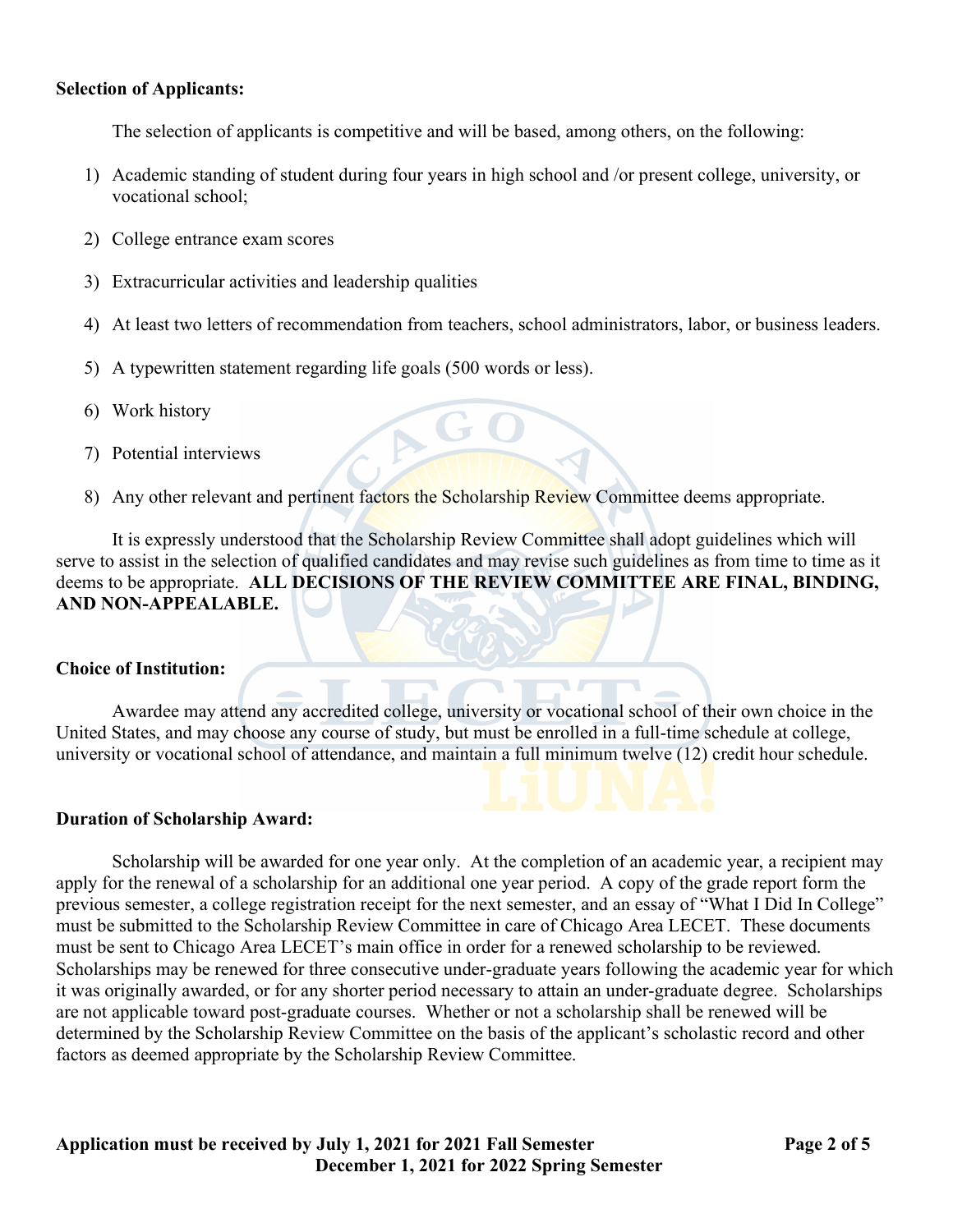### Scholarship Award Disbursement:

Scholarship award money will be deposited by Chicago Area LECET with the college, university, vocational/technical school or training institution to which the student is admitted, accepted and which the student will attend.

 The award money is credited to an account that is established in the individual's name at the school. It can be drawn by the recipient for (a) fees or charges required for tuition; (b) fees or charges for room and board while attending school; and (c) expenses for text books, course work, lab fees and other materials as required by a course instructor (e.g. goggles, art/drawing supplies, glass slides, etc.) for required course assignments or projects.

 Scholarship awards are not transferable to another individual or institution and are forfeited by the recipient upon his/her withdrawal from the institution where the scholarship award was disbursed by Chicago Area LECET or upon failure to meet the institution's appropriate standards of academic achievement, conduct or character.

In the event the scholarship recipient's educational endeavors are interrupted during the scholarship award year because he/she is called to active duty under Title 10 of the United States Code or National Guard Duty in State Status, the scholarship award money will be held for the recipient by Chicago Area LECET for up to twenty-four (24) months, unless the time for active duty is extended by the military authority.

 Any scholarship award recipient leaving the U.S. Armed Services or National Guard duty must reapply for reinstatement of the scholarship moneys or the remaining portion of the scholarship moneys within ninety (90) days after severance from duty.

#### Other Relevant Information

- (1) Applicants shall submit a complete application within specified deadlines to receive consideration for scholarships and must include a transcript of high school grades covering seven (7) full semesters or transcripts of current college, university or vocational school covering the last semester of enrollment.
- (2) Applications are to be submitted on forms provided by Chicago Area LECET at the address below. Should you have any questions concerning the application or any of the requirements, please contact Patrick Hosty at (630) 655-8935, Executive Director of Chicago Area LECET.

## APPLICATIONS AVAILABLE FROM: CHICAGO AREA LECET

 ATTENTION: PATRICK HOSTY 999 MCCLINTOCK DRIVE, SUITE 302 BURR RIDGE, IL 60527 (630) 655-8935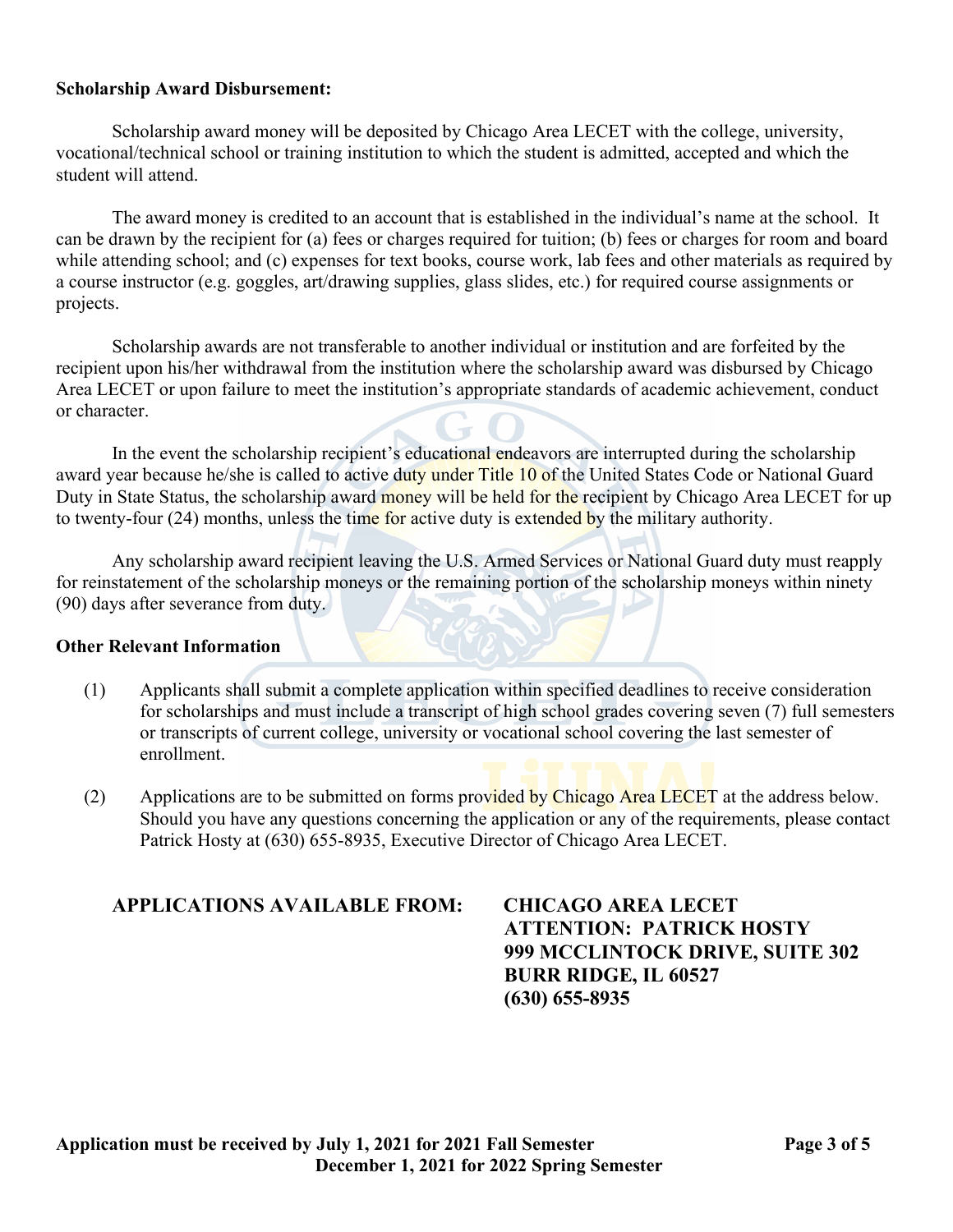# Chicago Area Laborers – Employers Cooperation & Education Trust 999 McClintock Dr, Suite 302 Burr Ridge, IL 60527

(630) 655-8935 www.chicagolecet.org

# Chicago Area LECET Scholarship Application

| Please print or type:                                                                                                            |                                                                                                      |                                |  |
|----------------------------------------------------------------------------------------------------------------------------------|------------------------------------------------------------------------------------------------------|--------------------------------|--|
| Applicant's Name: 1986<br>Last                                                                                                   | First                                                                                                | <b>Middle</b>                  |  |
|                                                                                                                                  |                                                                                                      |                                |  |
| Address: 1988 and 2008 and 2008 and 2008 and 2008 and 2008 and 2008 and 2008 and 2008 and 2008 and 2008 and 20                   |                                                                                                      |                                |  |
|                                                                                                                                  |                                                                                                      | State: <u>Zip Code:</u>        |  |
| <b>Cell</b><br>Home                                                                                                              | Email                                                                                                |                                |  |
| Phone:                                                                                                                           |                                                                                                      | Address: Andreas Address:      |  |
|                                                                                                                                  |                                                                                                      | Date of Birth: All Age: Age:   |  |
| <b>Permanently Disabled /</b>                                                                                                    | Your                                                                                                 |                                |  |
| Deceased Name:                                                                                                                   |                                                                                                      |                                |  |
| <b>Indicate Permanently Disabled / Deceased Laborer's Local #</b><br>or Employee's Employing Contractor Name (if not a laborer): |                                                                                                      |                                |  |
| <b>Current Parent or Legal Guardian:</b>                                                                                         |                                                                                                      |                                |  |
|                                                                                                                                  | Address: <u>City: City: State: Zip Code:</u>                                                         |                                |  |
|                                                                                                                                  |                                                                                                      | Term: Fall / Spring            |  |
| <b>Selected for Enrollment at:</b>                                                                                               | College/University/Vocational-Technical School                                                       |                                |  |
|                                                                                                                                  | ---------                                                                                            |                                |  |
| <b>Attending or Have Attended:</b>                                                                                               | High School/College/University/Vocational-Technical School                                           |                                |  |
|                                                                                                                                  |                                                                                                      |                                |  |
| <b>Years Attended</b>                                                                                                            | <b>Last Year Attended</b>                                                                            |                                |  |
|                                                                                                                                  |                                                                                                      | <b>Class Rank:</b> Class Rank: |  |
| <b>College Entrance Exam Scores:</b><br><b>ACT</b>                                                                               | <b>SAT</b>                                                                                           |                                |  |
|                                                                                                                                  | On a separate sheet, list High School & College Activities or any special recognition received.      |                                |  |
| any other agency, organization or school?                                                                                        | Are you being considered for, or have you been awarded a Scholarship for the coming school year from |                                |  |
|                                                                                                                                  |                                                                                                      |                                |  |
|                                                                                                                                  |                                                                                                      |                                |  |

֦